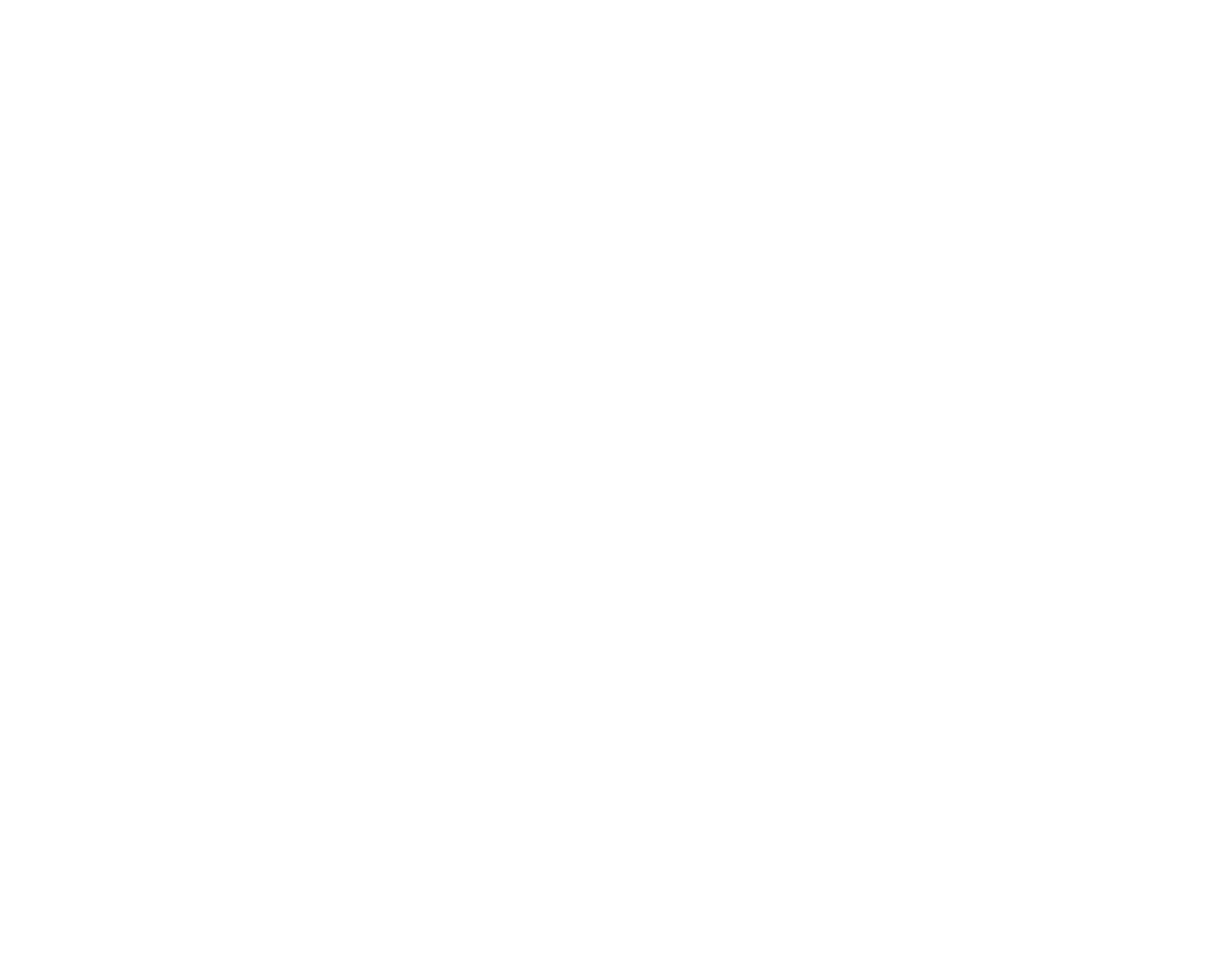The psychologist Erich Fromm wrote **Escape from Freedom**<sup>2</sup> to explain the attraction which Nazism had for so many ordinary Germans. He believed that large numbers of people, mostly from the lower middle classes, had felt adrift, alienated from society, threatened by both those below them and the elite above them, overwhelmed by modern times, lost and confused. They wanted a strong leader who would tell them what to think, feel, and do. The worldview of the Nazis was nonsense, but it gave so many Germans a sense of community, solidarity, and meaning, someone to hate (the Jews) and someone to adore (Adolph Hitler). (This analysis fits well with that of Hannah Arendt, in the extensive quotations Levin provides.)

Levin is not a Nazi although he is trending towards fascism. He is correct on the authoritarianism of most Marxists and some liberals. Otherwise he presents a total fantasy, an image of the country being taken over by Marxists and sort-of Marxists, an extreme danger (while denying real extreme dangers, such as climate catastrophe). He offers the discontented an explanation of their problems, a community of the like-minded, an enemy to hate, and a leader to love. As the Nazis (National Socialists) claimed to be "socialists" to fit in with the political culture of Germany at the time, so Levin and his fellow "conservatives" claim to "love liberty." However, he is no more a lover of liberty than the Nazis were socialists. He is an extreme authoritarian and nationalist, as comes clear in his program. The popularity of this book should worry those who do love freedom.

## **Contents**

| <b>Central Beliefs of Marxism and Anarchism </b> |  |
|--------------------------------------------------|--|
|                                                  |  |

<sup>2</sup> Fromm, Erich (1941). **Escape from Freedom**. NY: Farrar & Rinehart.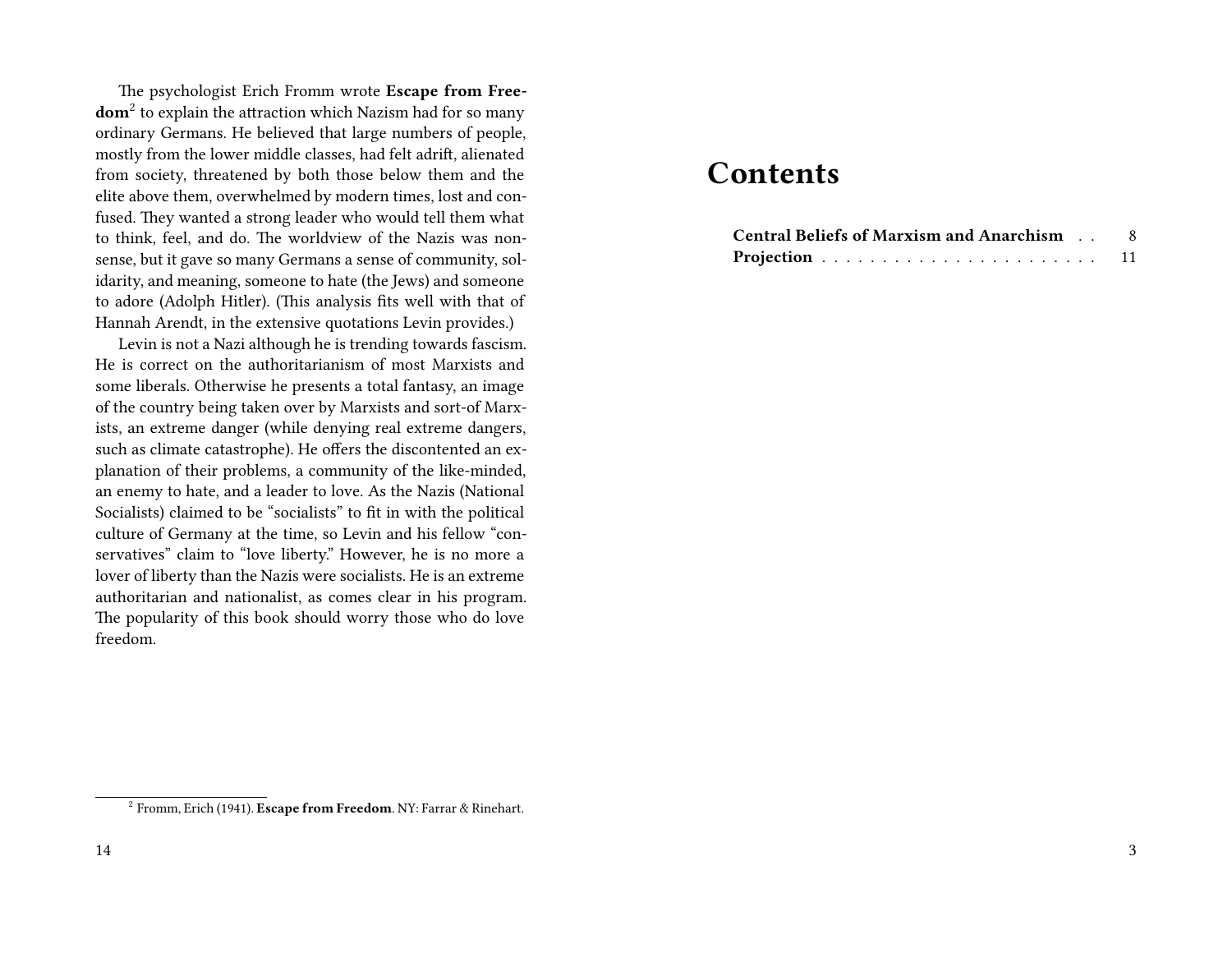at open meetings, and take over the school boards. They should re-write teacher union contracts to prevent teachers from supposedly proselytizing for Marxism or Critical Race Theory (this would have to be enforced by right-wing parents and students). They should aim for de-establishing public schools and replace them with charter schools and "vouchers for private and parochial schools" (p. 257). Colleges and universities should face anti-fund raising campaigns, pressure on state legislatures in the case of subsidized state universities. Students should denounce their professors for "propagandizing" (p. 263).

Dealing with supposedly traitorous corporations, he proposes boycotts, protests, and overwhelming shareholder meetings. He wants to "lobby state legislators to investigate those corporations…and pressure them to divest all state pensions and other funds from these companies" (p. 265). He calls for antitrust policies to be used agains Big Tech and similar companies which are not sufficiently supportive of far-right politics. Another expression of how freedom-loving he is.

He wants to fight the anti-climate change movement through lawsuits and cutting off tax-exemptions. He hopes to fight Black Lives Matter by increasing legal penalties against rioting and violence. His model is Gov. Ron DeSantis in Florida. Police officers should be able to bring civil suits against anyone who attacks them, as well as against organizations whose programs led to riots and violence, "such as Antifa and BLM" (p. 276).

After this call for increased surveillance and repression, of acting like the very authoritarians he claims to oppose, Mark Levin closes with the cry, "We chose liberty! Patriots of America unite!" (p. 276). There is a cute final picture of his late family dog.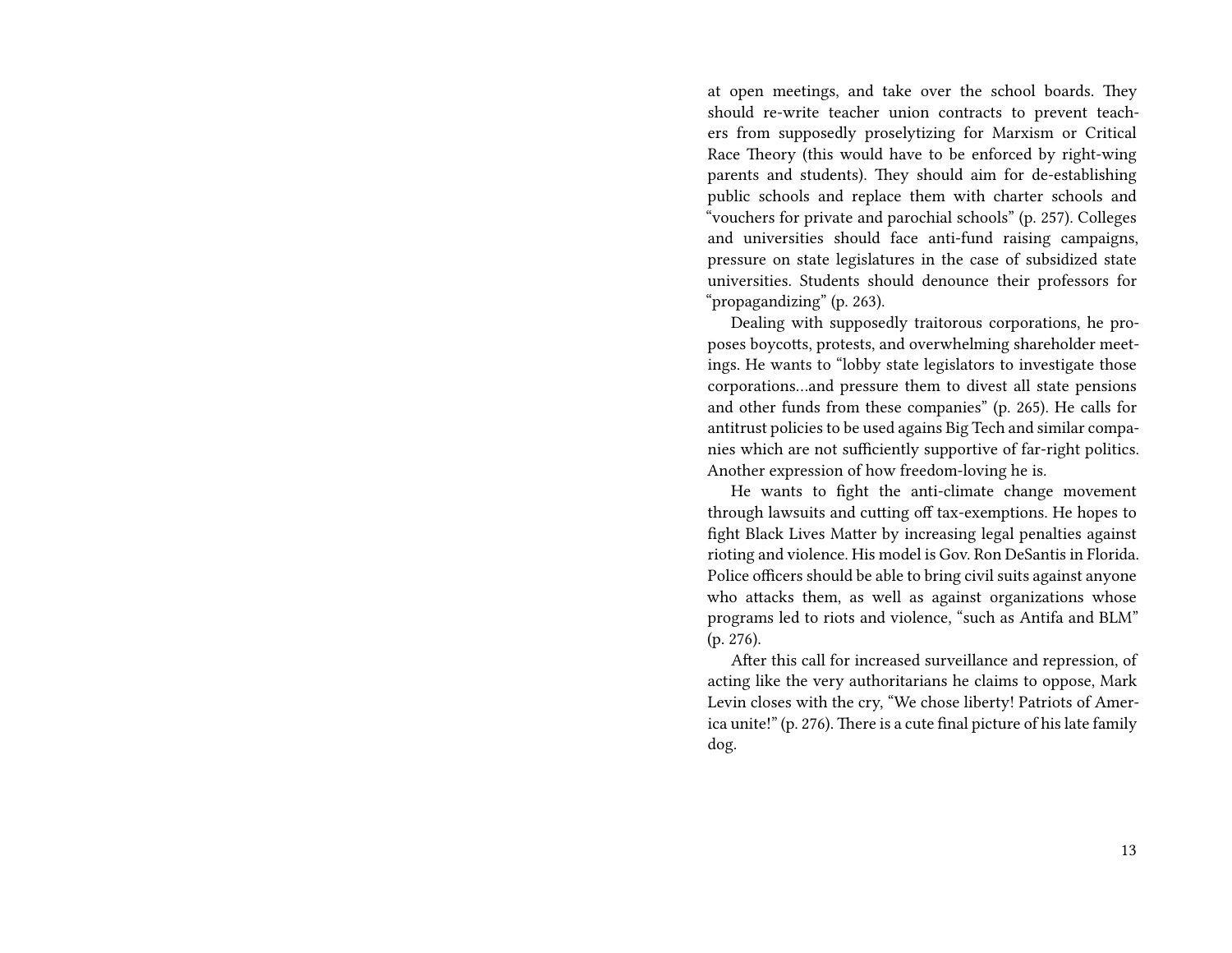claims, "their boardrooms, management, and workforce are 'down for the revolution'….Many corporatists have simply abandoned capitalism for statism….Today's ruling class or elites disdain our country" (p. 10). He cites a quotation that "America has a bad elite….inspired by…a deracinated globalist perspective…" (p. 10). Levin charges that "there are too many corporations committed to the various Marxist-Critical Theory movements…." (p. 248). Worst of all, "companies have now openly partnered with the Democratic Party against the Republican Party" (p. 263). Thus he manages the neat trick of opposing the U.S. ruling class while fiercely supporting their system and opposing their radical enemies.

The use of projection is made explicit in Levin's chapter on his proposed program of action. He advocates using the very methods which he claims are being used by the evil Marxists. "We must use the Marxist's strategy and tactics against him" (p. 252). What is evil in the hands of the Marxists smells of perfume when done by right-wingers.

He proposes to use the methods of "Boycott, Divestment, and Sanctions" as developed by the "extremist enemies" of Israel (p. 252). While claiming to be all for freedom, he proposes a massive attack on the left, a revival of the McCarthyite hysterical anti-communist witch hunt. Remember, he does not distinguish among Marxists, progressives, and Democrats. To him, all are essentially the same and need to be rooted out.

He proposes boycotting and withdrawing from corporations and banks, as well as sports events, universities, and entertainment, which, in his opinion "are engaged in promoting American Marxism and its various movements" (p. 252). He calls for pressure on local and state governments to stop subsidizing "Marxism." This freedom-loving patriot demands that governments "ban the teaching and indoctrination of Critical Race Theory (CRT), Critical Gender Theory, etc., from taxpayer-financed public schools" (p. 252–3). "Patriots" should organize in every school district, overwhelm the school board

This book is popular on the right. Its thesis is that there is a Marxist movement (or set of movements) which is taking over much of U.S. society. Marxists supposedly dominate public schools, universities, the media, teacher unions and other unions, the anti-racist movement, the ecological movement, business boardrooms (!), and the Democratic Party—and therefore the presidency and Congress. This is mad on the face of it, yet **American Marxism** has been a best seller for weeks. Its author is a Fox tv performer, a former part of the Reagan administration, and the author of a series of books. Personally I find the book poorly written and illogical, stuffed with lengthy quotations from friends and foes, yet obviously many people like it. Therefore it is worth looking at.

There are some things which Mark Levin gets right. Marx's theories have been used as rationalizations and ideologies justifying "the enslavement, impoverishment, torture, and death of untold millions" (p. 243). It may be argued that this was not Marx's intention, and that his world view was originally based in radical democracy and the emancipation of the working class—and that there has always been a minority of Marxists who have held to this vision. It may be claimed that his analysis of how capitalism works is highly useful (I agree but Levin strongly dissents). However this may be, Marxism has repeatedly led to bureaucratic-totalitarian states which oppressed and murdered millions of workers, peasants, and others.

Many on the Left have admired and even worshipped these repressive regimes and their Marxist leaders. For example, recently, on July 11<sup>th</sup>, thousands of Cubans nationwide demonstrated and the Communist state repressed their protests. Yet part of the Left offered its support to the Cuban state (as did the leadership of Black Lives Matter). Some Leftists, such as Bernie Sanders, opposed that state's crackdown, but many others were silent at best. They "changed the topic" to the evils of the U.S. quarantine. This is an important issue, but the reason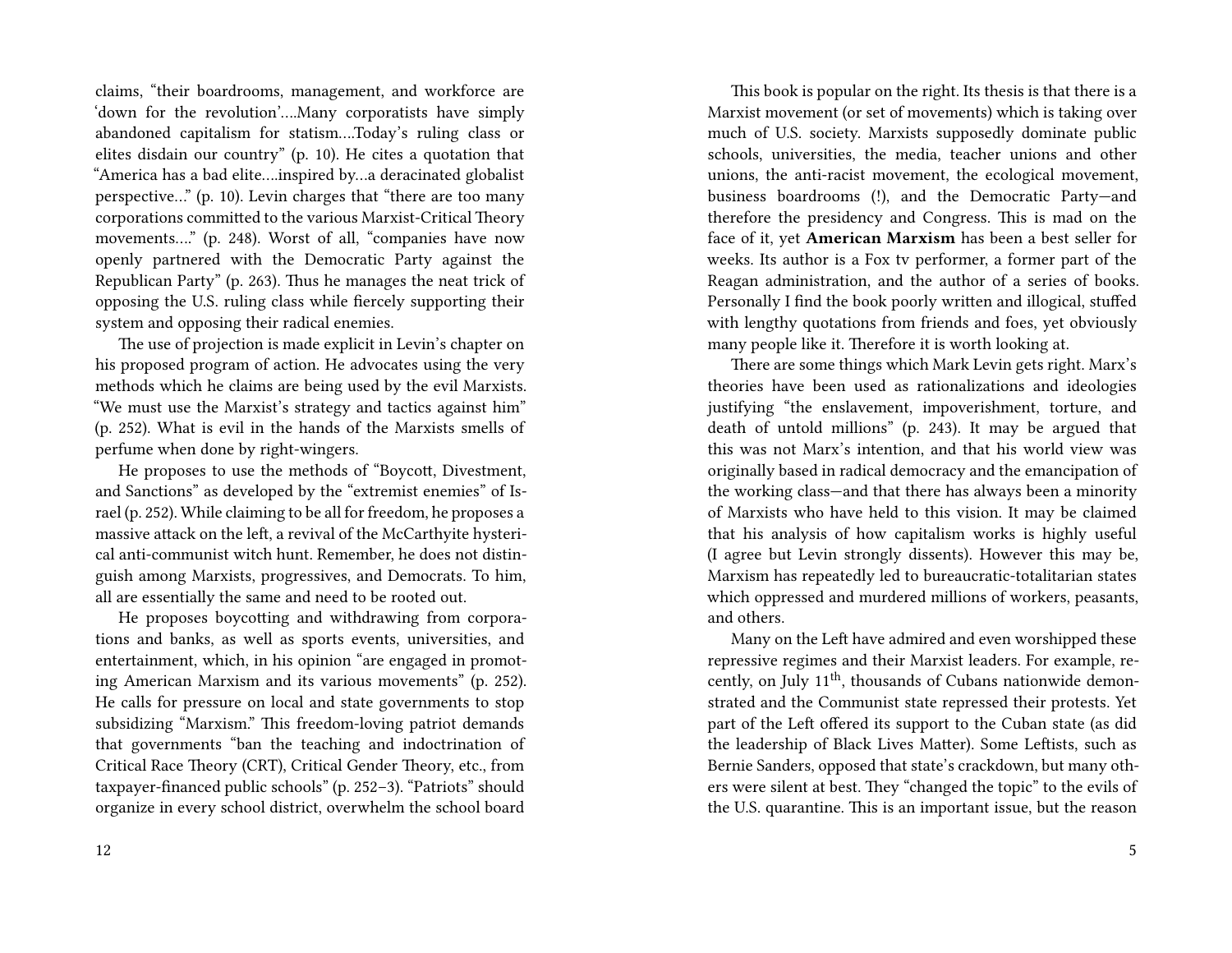Cuba was in the news was the popular demonstrations.To focus solely on the crimes of U.S. imperialism, and not offer solidarity to the Cuban protestors, was shameful. However, this does not justify Levin lumping all oppositional movements together as "Marxist" and authoritarian.

I am not a Marxist, nor a liberal nor a "progressive," and certainly not a Democrat. I identify as a revolutionary anarchist-socialist. I believe that the consistent devolution of Marxism into state-capitalist dictatorships is rooted in certain weaknesses—its program of taking state power, its centralism, and its determinism. These were pointed out by anarchists when Marx first developed his views.

However, it is unclear just what Levin means by "Marxism." He cites the theories of Karl Marx, which makes sense: "Marxists" are followers of Marx. But even for Levin it would be a stretch to claim that all these institutions and movements are led by conscious followers of Marx, students of **The Communist Manifesto** and **Capital**. So he also refers to various social forces as "Marxist-like," "progressive/Marxist-oriented," "Marxist-based," "Marxist-type," "neo-Marxist," "Marxistracist," "Marxist-anarchist," "Marxist-centric," "eco-Marxist," "Marxist-associated," and, in general, "Marxist-inspired and related social movements" (p. 135). He summarizes, "Even if one does not accept a direct link or parallel to classical Marxism …it need not be. The movements are said [by Levin!—WP] to be developed from or tailored after Marxist ideology" (pp.  $135-6$ ).

He even notes that Marxist theory, in what he sees as its wide-spread influence, has splintered into a wide variety of ideological and political viewpoints, often contradictory to each other. He mentions that there are "purist" Marxists who complain about Critical Race Theory's lack of class analysis. He cites radical ecologists who criticize Marxism for what they see as its pro-growth orientation. "Of course, all of Marxism's incarnations, as practiced and where imposed, need not be idenNor does he raise the issue of women's right to abortions, although it is a major topic on the right. This issue is an authoritarian demand that legislatures, police, and courts have control over the most personal aspects of women's lives.

## **Projection**

Much of Levin's work demonstrates the psychological concept of "projection." This is a defense mechanism where people imagine that the traits they dislike about themselves are really embodied in their opponents, who can be denounced for their own proclivities. Levin denounces the Democratic Party (which he sees as indistinguishable from liberalism and Marxism) as "an autocratic, power-hungry, ideological movement that rejects political and traditional comity and seeks to permanently crush its opposition—and emerge as the sole political and governmental power" (p. 6). Could there be a better summary of the "movement conservatism" of the right-wing Republican Party?

He denounces the Democrats for waging a campaign of lies and distortions about its opponents—as if Trump were not a pathological liar who ended his presidential tenure by pushing the Big Lie that he won the 2020 election. He attacks the Democrats for stacking the courts—when Mitch McConnell stonewalled Democratic court nominations and then pushed forward dozens of reactionary, pro-business and anti-choice, federal judges. He claims that the Democrats are trying to distort the voting process when Republican state governments have raised hundreds of bills to limit the popular vote, especially in Black districts. (I am not trying to defend the Democrats; unlike Levin I can distinguish among the Democrats, various types of Marxists, and anarchists.)

He is a fanatical supporter of capitalism, while simultaneously denouncing the U.S. capitalist class. For many, he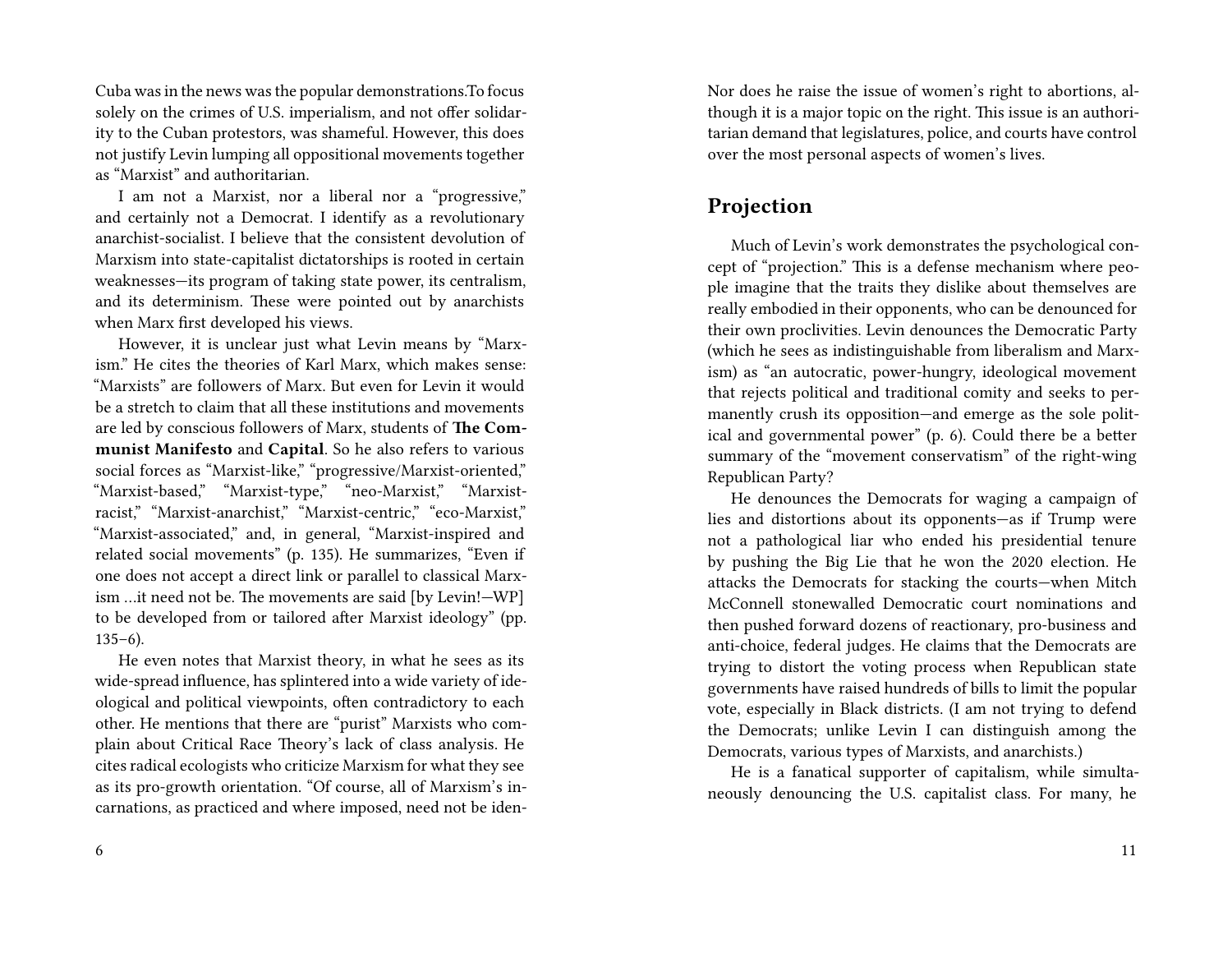"Dewey's call for a public, top-down, government-managed 'socialism'…" (p. 49). Any reading of Dewey's works or a biography of Dewey would show that he championed decentralized, bottom-up federalism, and neighborly communities<sup>1</sup>. Dewey opposed state socialism in favor of worker-managed cooperative industries, as was advocated at the time by British "guild socialists" (reformist anarcho-syndicalists). He was an advocate of participatory democracy in the community, in schools, and at work.

To make Dewey sound like a Marxist, Levin quotes him agreeing with Marx about the importance of economic factors. He refers to Dewey's positive (and naive) report on the Russian schools in 1928 (before the full force of the Stalinist counterrevolution settled in). But again, any biography of Dewey would discuss his lifelong rejection of Marxism, and his increasingly vehement opposition to the Communism of the Soviet Union and its supporters. The truth is exactly the opposite of Mark Levin's account.

It is hardly worth reviewing Levin's climate-change denialism. He baldly denies that there is a consensus of scientists that the climate is heating up, creating all sorts of extreme weather events and catastrophes even now. "The 'climatechange' movement…is a broad-based war on your property rights, liberty , and way of life" (p. 271). Unfortunately no ones' property rights or liberty will be worth much in a drought-ridden, burned-out, and/or flooded world. Levin's opposition to doing something about climate change is no joke. It threatens the future of civilization, and the survival of humanity and our fellow creatures.

Oddly enough, although his book was published in 2021, he says nothing about the pandemic, except for one phrase denouncing "the coronavirus pandemic authoritarians" (p. 249). tical in every respect and, in fact, differ" (p. 55). But he claims that "American progressives" share the "same core beliefs" (p. 55). As usual he merges "progressives" with "Marxists."

In the fifties I read a book similar in aim to this, by J. Edgar Hoover, chief of the FBI. It was **Masters of Deceit**, about the dire influence of the Communist Party. Similar books opposed to Marxism, written during the sixties and seventies, focused on the Communist Party, as well as on various parties and organizations of Trotskyists and Maoists and others. Today Mark Levin writes about U.S. Marxism but says nothing whatever about the Communist Party nor other Marxist-Leninist parties. Instead he focuses on broad movements, such as Black Lives Matter (a loose association of groupings), and Antifa (more of a movement than an organization). He traces chains of influence rather than organizational ties.

The decline of Marxist-Leninist radical parties is partially due to the collapse of the Soviet Union and of its satellites in 1989–91, and the turn of China to an openly market-oriented economy—even if it is still ruled by a "Communist" Party. (That confuses Levin who still refers to "Communist China.") The continued influence of Marxism, which is Levin's main concern, is due however to the observable decline in the capitalist society: its economic stagnation, its growing climate catastrophe, its pandemic, its political polarization including the growth of semi-fascism. Levin denies all these factors and claims that there is a radicalization growing without any real objective causes. In fact, there is a growth of a new socialist movement, but rather than being Marxist-Leninist it identifies as "democratic socialist." There has been an increase in people regarding themselves as anarchists, rather than Marxists. (Levin creates a strange amalgam of "Marxist-anarchists", pointing to Antifa, BLM, and the Weather Underground of the sixties, of which only Antifa has anarchist influences.)

<sup>&</sup>lt;sup>1</sup> Westbrook, Robert B. (1991). **John Dewey and American Democracy.** Ithaca: Cornell University Press.